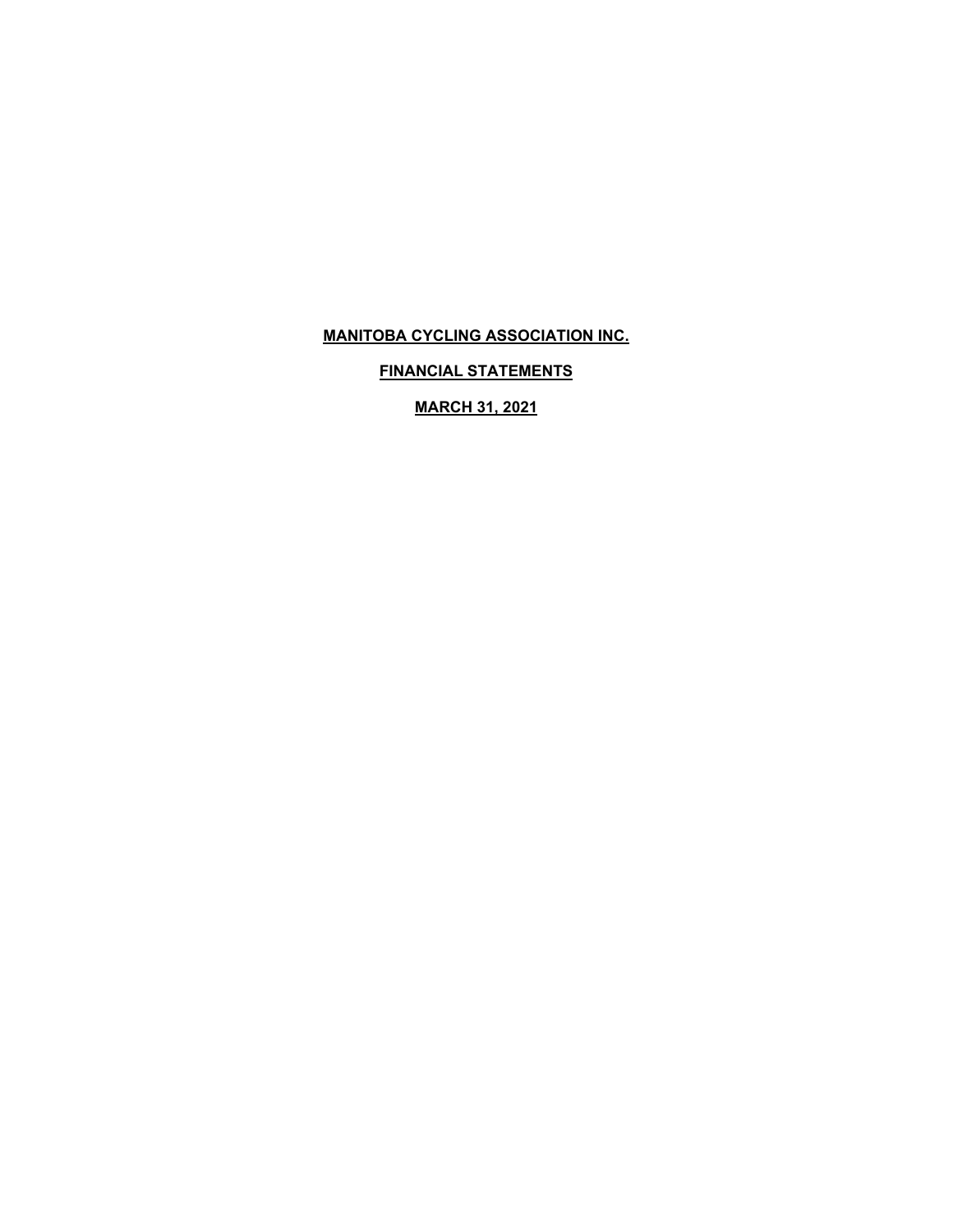

CHARTERED PROFESSIONAL ACCOUNTANTS

June 29, 2021

## **INDEPENDENT AUDITOR'S REPORT**

## **To the Members of Manitoba Cycling Association Inc.:**

#### *Opinion*

We have audited the financial statements of Manitoba Cycling Association Inc. (the Association), which comprise the statement of financial position as at March 31, 2021, and the statement of operations, statement of changes in net assets and statement of cash flows for the year then ended, and notes to the financial statements, including a summary of significant accounting policies.

In our opinion, the accompanying financial statements present fairly, in all material respects, the financial position of the Association as at March 31, 2021, and its financial performance and its cash flows for the year then ended in accordance with Canadian accounting standards for not-for-profit organizations.

#### *Basis for Opinion*

We conducted our audit in accordance with Canadian generally accepted auditing standards. Our responsibilities under those standards are further described in the *Auditor's Responsibilities for the Audit of the Financial Statements* section of our report. We are independent of the Association in accordance with the ethical requirements that are relevant to our audit of the financial statements in Canada, and we have fulfilled our other ethical responsibilities in accordance with these requirements. We believe that the audit evidence we have obtained is sufficient and appropriate to provide a basis for our opinion.

#### *Responsibilities of Management and Those Charged with Governance for the Financial Statements*

Management is responsible for the preparation and fair presentation of the financial statements in accordance with Canadian accounting standards for not-for-profit organizations, and for such internal control as management determines is necessary to enable the preparation of financial statements that are free from material misstatement, whether due to fraud or error.

In preparing the financial statements, management is responsible for assessing the Association's ability to continue as a going concern, disclosing, as applicable, matters related to going concern and using the going concern basis of accounting unless management either intends to liquidate the Association or to cease operations, or has no realistic alternative but to do so.

Those charged with governance are responsible for overseeing the Association's financial reporting process.

### *Auditor's Responsibilities for the Audit of the Financial Statements*

Our objectives are to obtain reasonable assurance about whether the financial statements as a whole are free from material misstatement, whether due to fraud or error, and to issue an auditor's report that includes our opinion. Reasonable assurance is a high level of assurance, but is not a guarantee that an audit conducted in accordance with Canadian generally accepted auditing standards will always detect a material misstatement when it exists. Misstatements can arise from fraud or error and are considered material if, individually or in the aggregate, they could reasonably be expected to influence the economic decisions of users taken on the basis of these financial statements.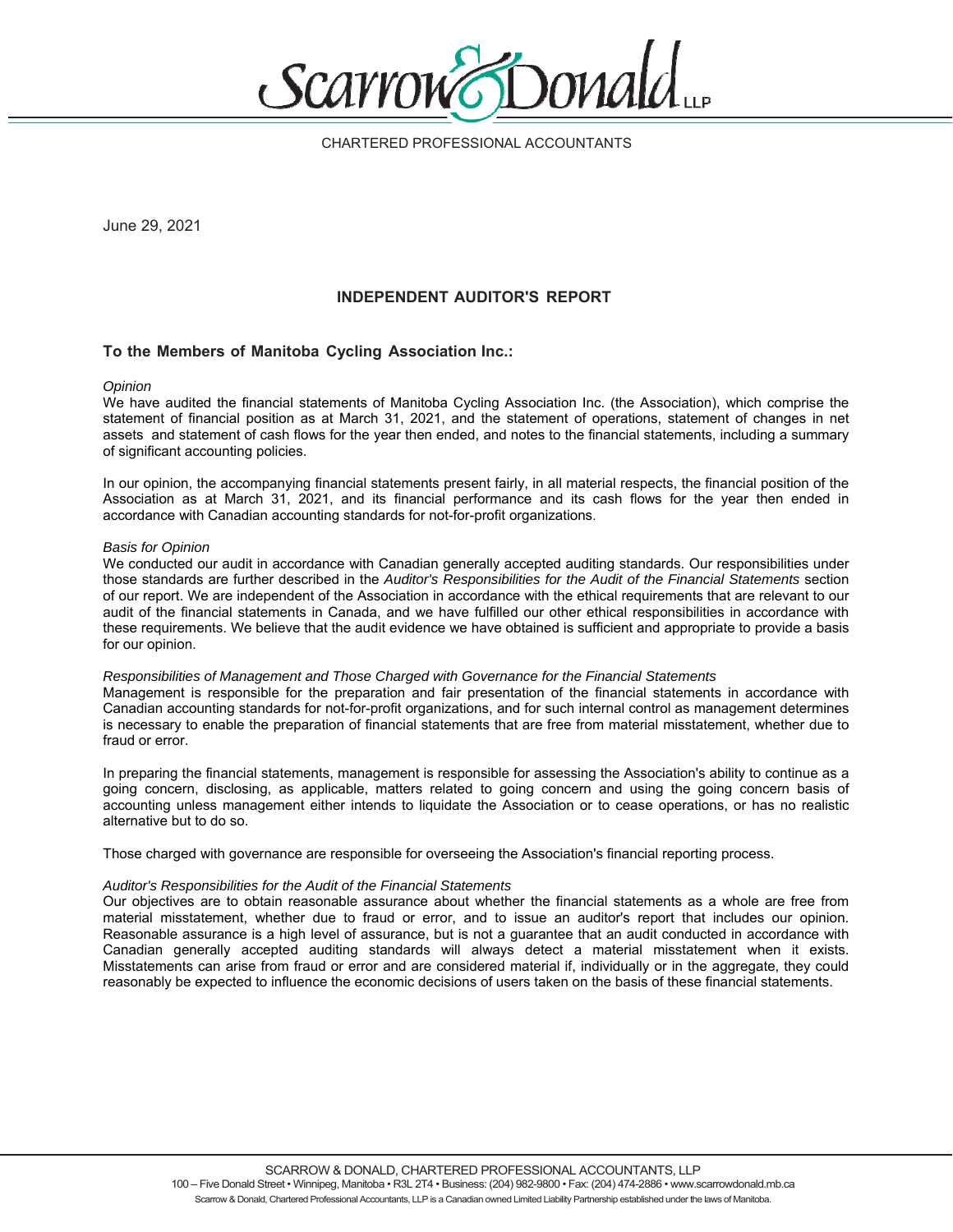As part of an audit in accordance with Canadian generally accepted auditing standards, we exercise professional judgment and maintain professional skepticism throughout the audit. We also:

- Identify and assess the risks of material misstatement of the financial statements, whether due to fraud or error, design and perform audit procedures responsive to those risks, and obtain audit evidence that is sufficient and appropriate to provide a basis for our opinion. The risk of not detecting a material misstatement resulting from fraud is higher than for one resulting from error, as fraud may involve collusion, forgery, intentional omissions, misrepresentations, or the override of internal control.
- Obtain an understanding of internal control relevant to the audit in order to design audit procedures that are appropriate in the circumstances, but not for the purpose of expressing an opinion on the effectiveness of the Association's internal control.
- Evaluate the appropriateness of accounting policies used and the reasonableness of accounting estimates and related disclosures made by management.
- Conclude on the appropriateness of management's use of the going concern basis of accounting and, based on the audit evidence obtained, whether a material uncertainty exists related to events or conditions that may cast significant doubt on the Association's ability to continue as a going concern. If we conclude that a material uncertainty exists, we are required to draw attention in our auditor's report to the related disclosures in the financial statements or, if such disclosures are inadequate, to modify our opinion. Our conclusions are based on the audit evidence obtained up to the date of our auditor's report. However, future events or conditions may cause the Association to cease to continue as a going concern.
- Evaluate the overall presentation, structure and content of the financial statements, including the disclosures, and whether the financial statements represent the underlying transactions and events in a manner that achieves fair presentation.

We communicate with those charged with governance regarding, among other matters, the planned scope and timing of the audit and significant audit findings, including any significant deficiencies in internal control that we identify during our audit.

## **Scarrow & Donald LLP**

Chartered Professional Accountants Winnipeg, Canada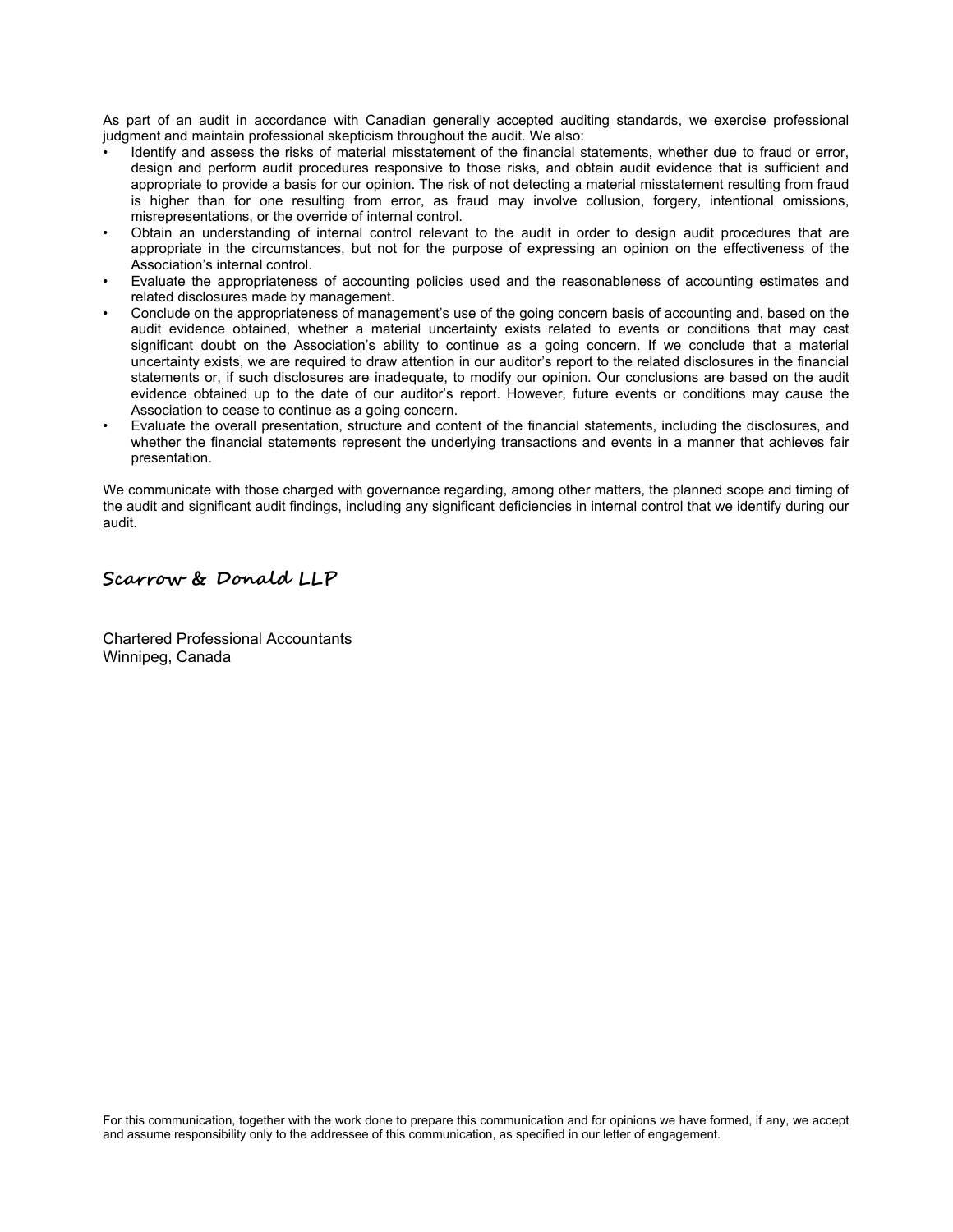## **STATEMENT OF FINANCIAL POSITION**

|                                                                         |                    | As at March 31  |     |               |  |
|-------------------------------------------------------------------------|--------------------|-----------------|-----|---------------|--|
|                                                                         |                    | 2021            |     | 2020          |  |
|                                                                         | <b>ASSETS</b>      |                 |     |               |  |
| <b>Current assets:</b>                                                  |                    |                 |     |               |  |
| Cash                                                                    |                    | \$<br>339,765   | -\$ | 160,330       |  |
| Accounts receivable (Note 3)<br><b>GST</b> receivable                   |                    | 16,170<br>7,848 |     | 34,253        |  |
| Inventory                                                               |                    | 3,818           |     | 3,900         |  |
| Prepaid expenses                                                        |                    | 13,276          |     | 8,795         |  |
|                                                                         |                    | 380,877         |     | 207,278       |  |
|                                                                         |                    |                 |     |               |  |
| <b>Restricted cash</b>                                                  |                    | 40,055          |     | 33,637        |  |
| Capital assets (Note 4)                                                 |                    | 39,212          |     | 53,260        |  |
|                                                                         |                    | \$<br>460,144   | \$  | 294,175       |  |
|                                                                         | <b>LIABILITIES</b> |                 |     |               |  |
| <b>Current liabilities:</b>                                             |                    |                 |     |               |  |
| Accounts payable and accrued liabilities                                |                    | \$<br>18,706 \$ |     | 34,288        |  |
| Deferred revenue (Note 5)                                               |                    | 119,657         |     | 44,356        |  |
| GST payable                                                             |                    |                 |     | 319           |  |
|                                                                         |                    | 138,363         |     | 78,963        |  |
| Deferred contributions (Note 6)                                         |                    | 1,693           |     | 4,758         |  |
|                                                                         |                    | 140,056         |     | 83,721        |  |
|                                                                         | <b>NET ASSETS</b>  |                 |     |               |  |
|                                                                         |                    |                 |     |               |  |
| Invested in capital assets (Note 7)<br><b>Erick Oland Memorial Fund</b> |                    | 37,519<br>697   |     | 48,502<br>691 |  |
| <b>Development fund</b>                                                 |                    | 15,977          |     | 16,242        |  |
| Asset replacement fund                                                  |                    | 37,550          |     | 32,346        |  |
| <b>Contingency fund</b>                                                 |                    | 1,809           |     | 601           |  |
| <b>Unrestricted net assets</b>                                          |                    | 226,536         |     | 112,072       |  |
|                                                                         |                    | 320,088         |     | 210,454       |  |
|                                                                         |                    | \$<br>460,144   | \$  | 294,175       |  |
| Approved by:                                                            |                    |                 |     |               |  |

| <b>Director</b> | างกกมห<br>ant | <b>Director</b> |
|-----------------|---------------|-----------------|
|                 |               |                 |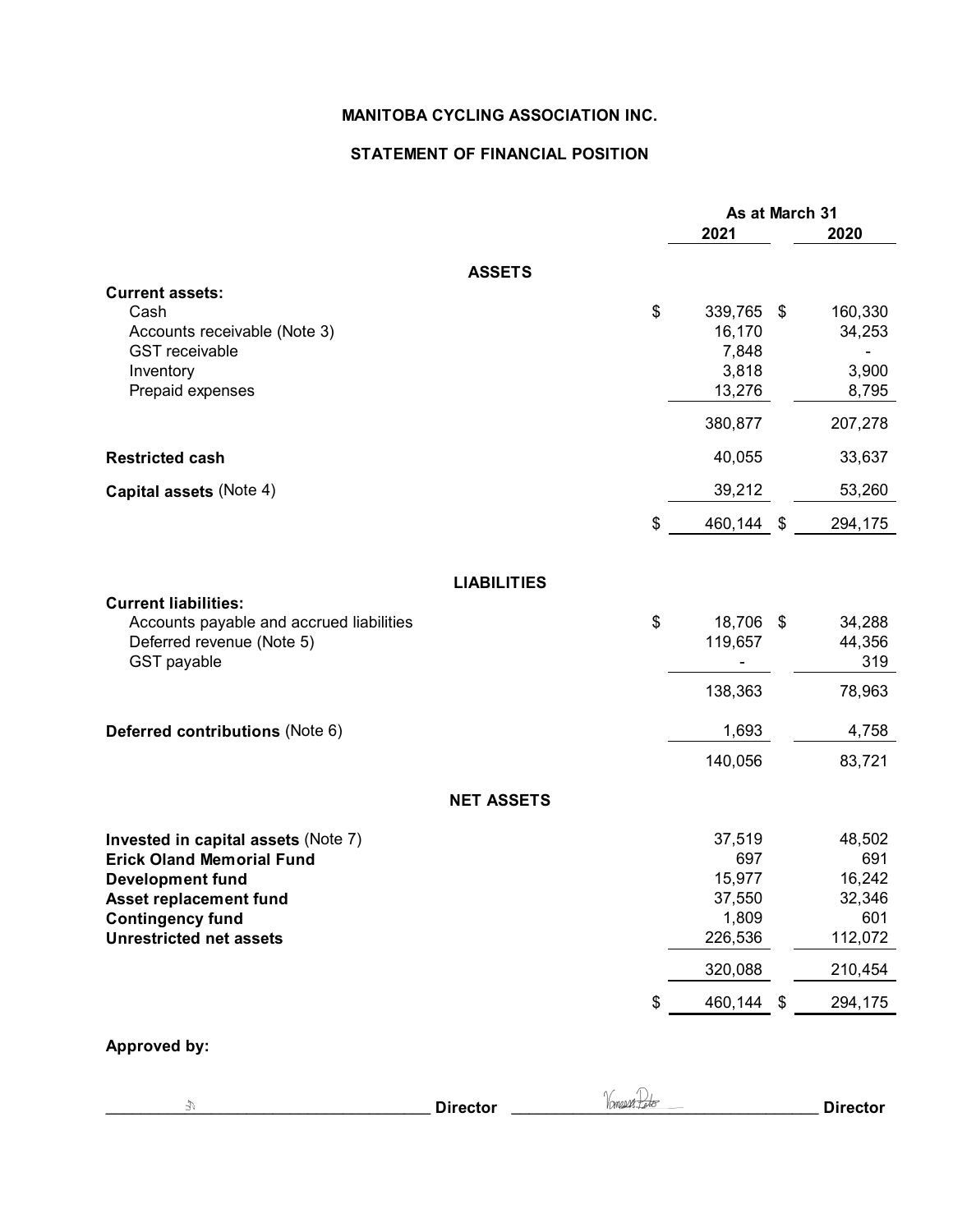## **STATEMENT OF OPERATIONS**

|                                                 |                  | For the Year Ended March 31<br>2021 |          |  |
|-------------------------------------------------|------------------|-------------------------------------|----------|--|
|                                                 |                  |                                     | 2020     |  |
| <b>Revenue:</b>                                 |                  |                                     |          |  |
| Sport Manitoba - Grants                         | \$<br>111,635    | \$                                  | 143,200  |  |
| - Sport program funding                         | 40,980           |                                     | 36,300   |  |
| Participant fees                                | 37,922           |                                     | 79,862   |  |
| Membership fees                                 | 57,209           |                                     | 106,142  |  |
| Canada Games legacy grant                       | 4,300            |                                     |          |  |
| Sponsorship and fundraising                     | 882              |                                     | 15,409   |  |
| Miscellaneous                                   | 749              |                                     | 5,880    |  |
| Amortization of deferred contributions (Note 6) | 3,065            |                                     | 3,163    |  |
| Green Team jobs grant                           | 13,144           |                                     | 3,790    |  |
| Canada Emergency Wage and Rent Subsidy (Note 8) | 90,486           |                                     |          |  |
| Federal Emergency Sport Funding (Note 8)        | 3,968            |                                     |          |  |
| Manitoba bridge grant (Note 8)                  | 15,000           |                                     |          |  |
| Loss on disposal of asset                       |                  |                                     | (4, 945) |  |
|                                                 | 379,340          |                                     | 388,801  |  |
| <b>Expenses:</b>                                |                  |                                     |          |  |
| Salaries and benefits                           | 157,450          |                                     | 165,823  |  |
| Program expenses                                | 26,454           |                                     | 82,163   |  |
| Insurance                                       | 23,924           |                                     | 31,204   |  |
| Professional fees                               | 14,557           |                                     | 15,976   |  |
| <b>GST</b> expense                              | 7,363            |                                     |          |  |
| Advertisting and promotion                      | 1,825            |                                     | 5,024    |  |
| Amortization                                    | 14,048           |                                     | 8,494    |  |
| Memberships fees                                | 1,197            |                                     | 8,655    |  |
| Travel                                          | 2,673            |                                     | 20,066   |  |
| Awards banquet                                  |                  |                                     | 6,640    |  |
| <b>Utilities</b>                                | 4,784            |                                     | 4,909    |  |
| Office                                          | 9,937            |                                     | 8,852    |  |
| Rent                                            | 560              |                                     | 560      |  |
| Meetings                                        | 151              |                                     | 4,644    |  |
| Bank charges and interest                       | 555              |                                     | 328      |  |
| Development fund                                | 500              |                                     | 511      |  |
| Bad debts (recoveries)                          | (240)            |                                     | 524      |  |
| <b>Federal Emergency Sport Funding</b>          | 3,968            |                                     |          |  |
|                                                 | 269,706          |                                     | 364,373  |  |
| Excess of revenue over expenses for the year    | \$<br>109,634 \$ |                                     | 24,428   |  |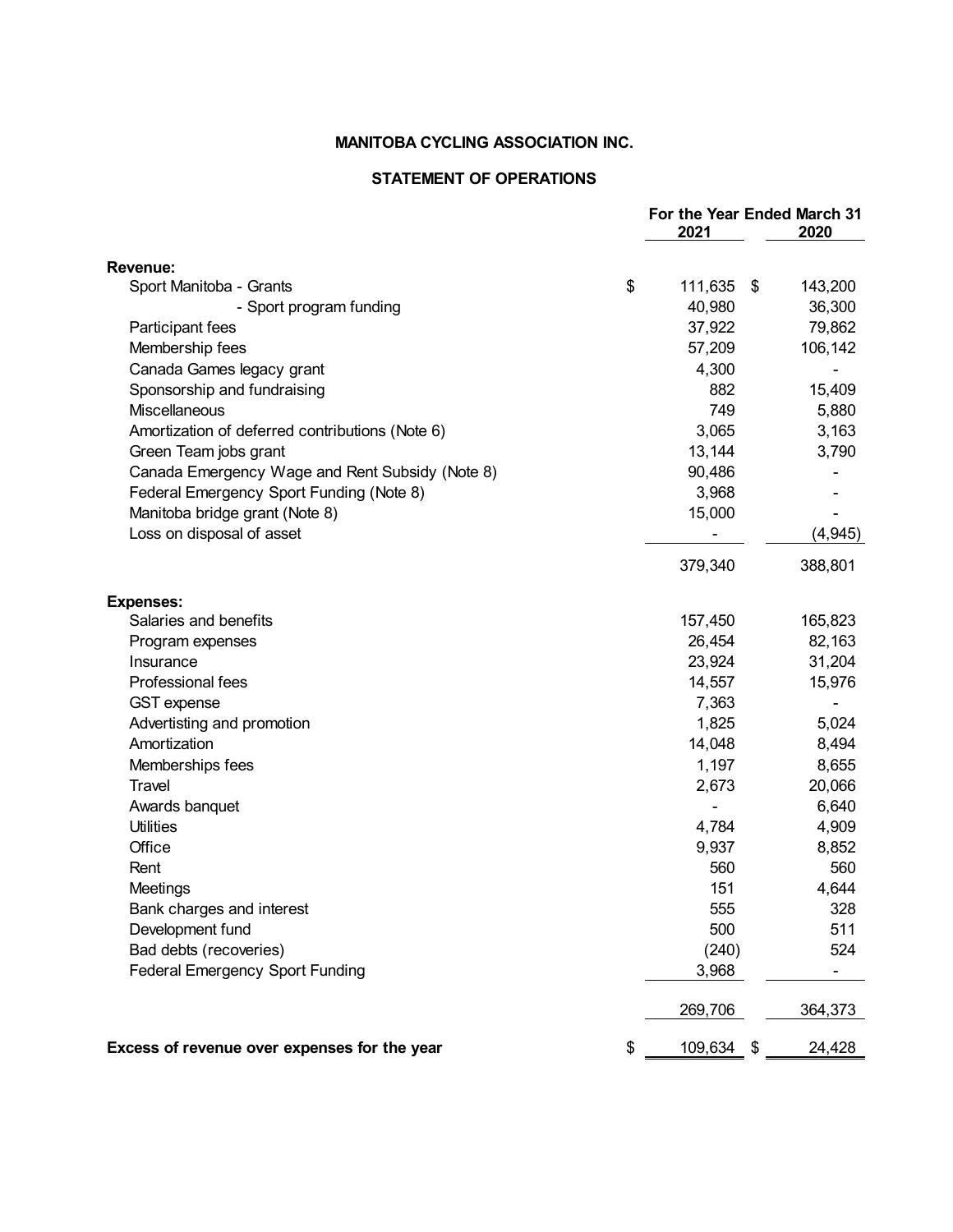#### **STATEMENT OF CHANGES IN NET ASSETS**

### **For the Year Ended March 31**

|                                                              |    | Invested in<br>capital assets |      | <b>Erick Oland</b><br><b>Memorial</b><br><b>Fund</b> |      | <b>Development</b><br>Fund |      | <b>Asset</b><br>Replacement<br><b>Fund</b> | Contingency<br>Fund |   | <b>Unrestricted</b><br><b>Net Assets</b> |      | 2021    | 2020          |
|--------------------------------------------------------------|----|-------------------------------|------|------------------------------------------------------|------|----------------------------|------|--------------------------------------------|---------------------|---|------------------------------------------|------|---------|---------------|
| Net assets, beginning of year                                | æ. | 48,502                        | - \$ | 691                                                  | -S   | 16.242                     | - \$ | $32,346$ \$                                | 601                 | S | 112.072                                  | - \$ | 210.454 | \$<br>186,026 |
| Excess (deficiency) of revenue<br>over expenses for the year |    | (10, 983)                     |      | 6                                                    |      | (500)                      |      | 404                                        | 8                   |   | 120.699                                  |      | 109,634 | 24,428        |
| Interfund transfer                                           |    |                               |      |                                                      |      | 235                        |      | 4,800                                      | ,200                |   | (6, 235)                                 |      |         |               |
| Net assets, end of year                                      |    | 37,519                        |      | 697                                                  | - \$ | 15,977                     |      | 37,550                                     | .809                |   | 226,536                                  |      | 320,088 | 210,454       |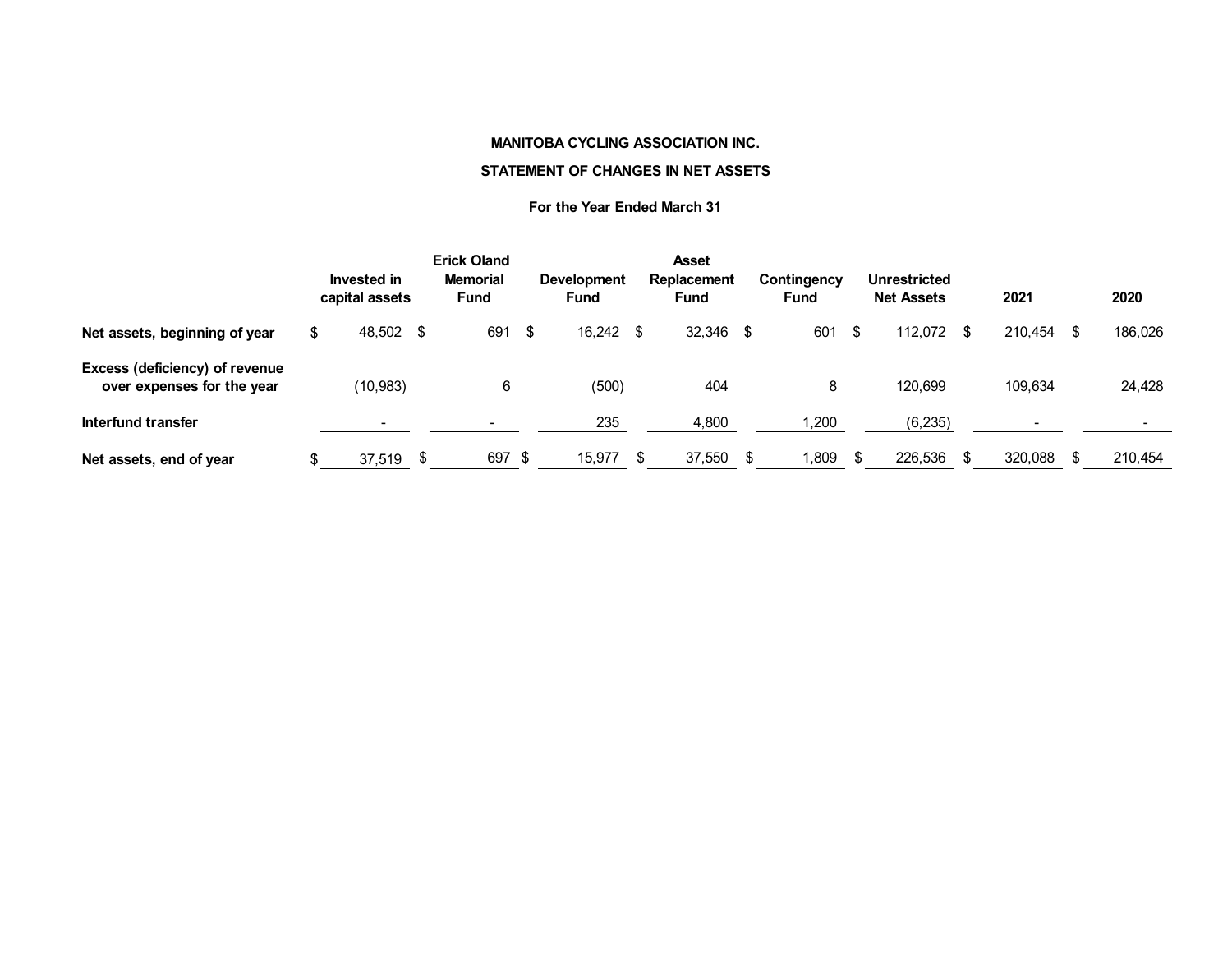## **STATEMENT OF CASH FLOWS**

|                                              | For the Year Ended March 31<br>2021 |      | 2020      |
|----------------------------------------------|-------------------------------------|------|-----------|
| Cash flow from operating activities:         |                                     |      |           |
| Excess of revenue over expenses for the year | \$<br>109,634                       | - \$ | 24,428    |
| Amortization of deferred contributions       | (3,065)                             |      | (3, 163)  |
| Amortization                                 | 14,048                              |      | 8,494     |
| Loss on disposal of fixed assets             |                                     |      | 4,945     |
|                                              | 120,617                             |      | 34,704    |
| Changes in working capital accounts:         |                                     |      |           |
| Accounts receivable                          | 18,083                              |      | 29,904    |
| <b>GST</b> payable                           | (8, 167)                            |      | (6, 329)  |
| Prepaid expenses                             | (4, 481)                            |      | 565       |
| Inventory                                    | 82                                  |      | 294       |
| Accounts payable and accrued liabilities     | (15, 582)                           |      | 6,886     |
| Deferred revenue                             | 75,301                              |      | (20,795)  |
|                                              | 185,853                             |      | 45,229    |
| Cash flow from investing activities:         |                                     |      |           |
| Purchase of capital assets                   |                                     |      | (88, 770) |
| Proceeds on disposal of capital assets       |                                     |      | 49,059    |
|                                              |                                     |      | (39,711)  |
| Increase in cash                             | 185,853                             |      | 5,518     |
| Cash, beginning of year                      | 193,967                             |      | 188,449   |
| Cash, end of year                            | \$<br>379,820                       | \$   | 193,967   |
| Cash consists of:                            |                                     |      |           |
| Cash                                         | 339,765                             |      | 160,330   |
| Restricted cash                              | 40,055                              |      | 33,637    |
|                                              | \$<br>379,820 \$                    |      | 193,967   |
|                                              |                                     |      |           |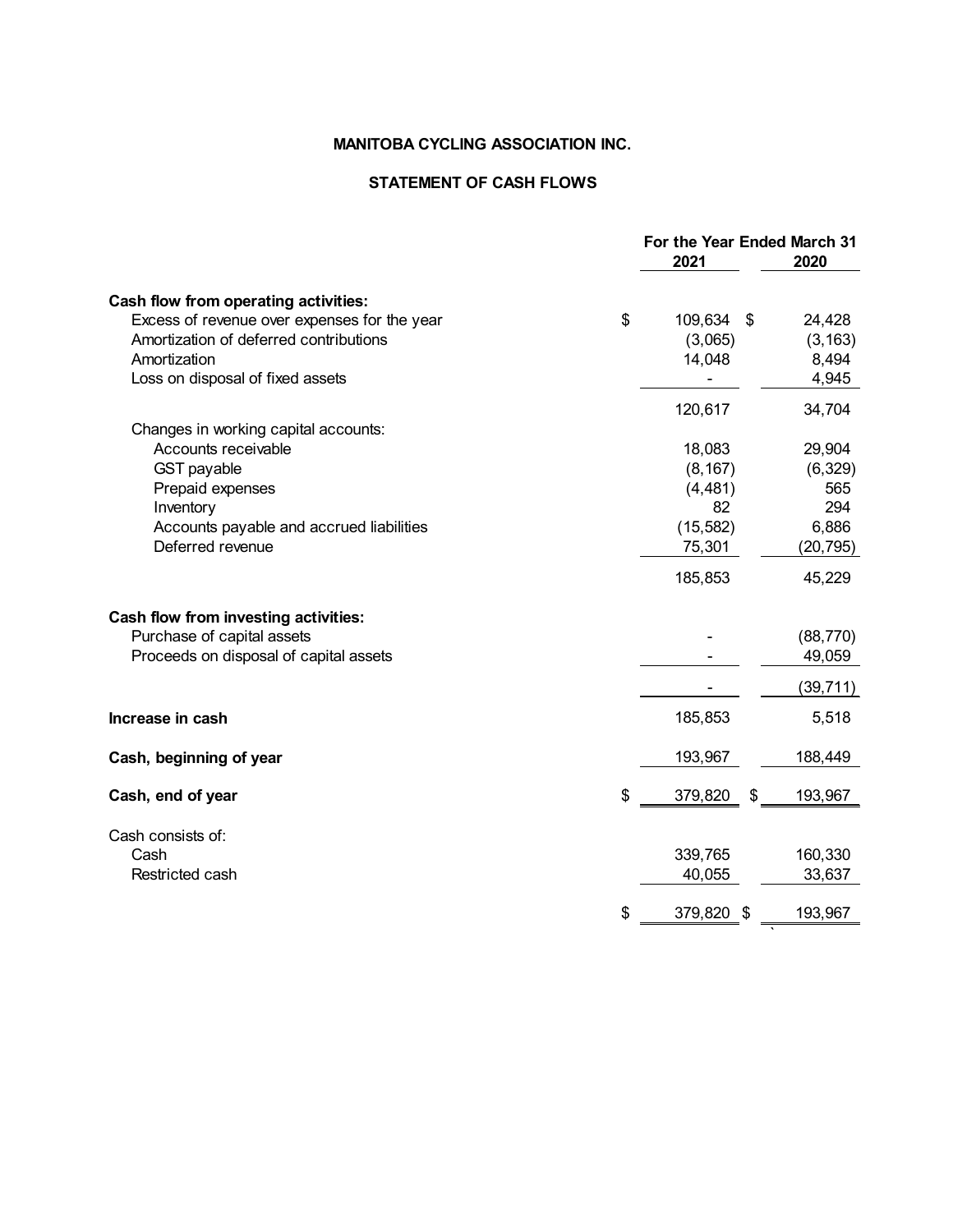## **NOTES TO FINANCIAL STATEMENTS**

## **FOR THE YEAR ENDED MARCH 31, 2021**

### **1. Nature of the Association:**

 The Manitoba Cycling Association Inc. is a private Association incorporated under the Manitoba Corporations Act in December 1980. The Association has no authorized share capital and operates without pecuniary gain to its members. Any profits accrued by the Association are used to further its undertaking. The Association operates as a not-for-profit association to advance athletes along the performance pathway and develop partnerships to promote the growth of cycling in Manitoba.

## **2. Summary of significant accounting policies:**

### a) Basis of accounting

The financial statements have been prepared by management in accordance with Canadian accounting standards for not-for-profit organizations.

### b) Fund accounting

In order to ensure observance of limitations and restrictions placed on the use of resources available to the Association, the accounts are maintained on a fund accounting basis. Accordingly, resources are classified for accounting and reporting purposes into funds. These funds are held in accordance with the directives issued by the Board of Directors.

Six funds are maintained: Unrestricted, Invested in Capital Assets, Contingency fund, Development fund, the Asset Replacement fund and the Erick Oland Memorial fund.

The Unrestricted fund is used to account for revenue and expenses related to general operations of the Association.

The Invested in Capital Assets fund is used to account for all capital assets of the Association and to present the flow of funds related to their acquisition and disposal.

The Contingency fund is used to allocate a small amount of money for unforeseen future purchases and expenses.

The Development fund is used to support the development of racing infrastructure and expertise for members of the Manitoba Cycling Association Inc. This support focuses on race venue, commissaire and coaching development and for activities which demonstrate value-added benefits to the cycling community.

The Asset Replacement fund is used to account for funds designated to replace aging or obsolete capital assets.

The Erick Oland Memorial fund consist of funds donated to the Association in memory of Erick Oland Sr, founder of the Manitoba Cycling Association Inc. in 1980. These funds have been restricted for the purpose of Cycling Youth Development.

### c) Revenue recognition

The Association follows the deferral method of accounting for contributions. Restricted contributions are recognized as revenue in the year in which the related expenses are incurred. Unrestricted donations and grants are recognized as revenue when received or receivable if the amount to be received can be reasonably estimated and collection is reasonably assured. Membership and participant fees are recognized as revenue in the year earned.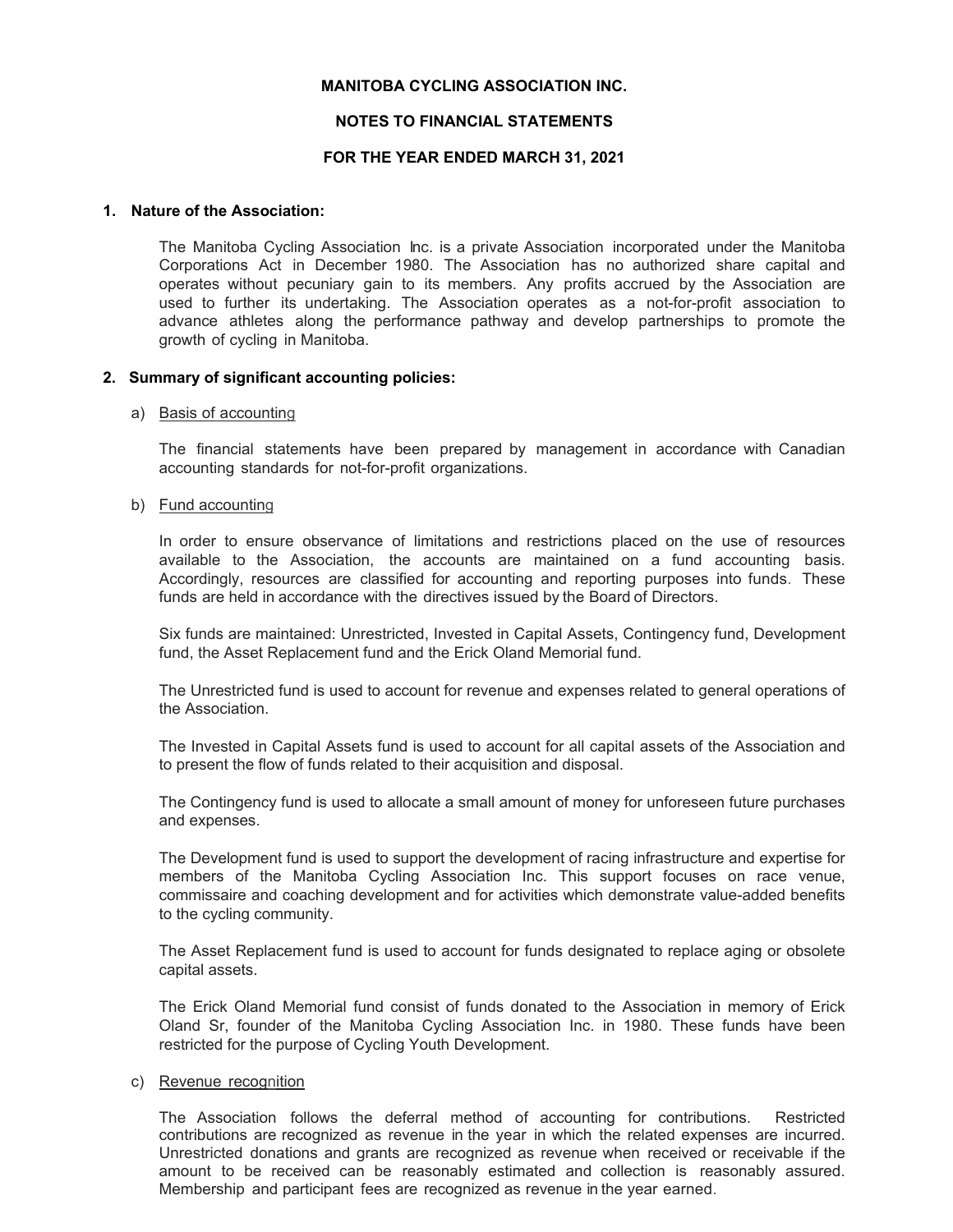## **NOTES TO FINANCIAL STATEMENTS**

## **FOR THE YEAR ENDED MARCH 31, 2021**

## **2. Significant accounting policies** (continued)**:**

### d) Cash and cash equivalents

Cash and cash equivalents consist of cash on hand and bank balances.

e) Inventory

Inventory is valued at the lower of cost, determined on a first in first out basis, and net realizable value. Inventory consists of clothing available for sale, and supplies used for races.

### f) Capital assets

Capital assets are recorded at cost and amortized over their estimated useful lives, except for contributed assets which are recorded at fair market value at the time of the contribution plus all costs directly attributable to the acquisition. This requires estimation of the useful life of the asset and its salvage and residual value. When a capital asset is impaired, the excess of its net carrying amount over the asset's fair value or replacement cost is recognized as an expense. As is true for all accounting estimates, it is possible that changes in future conditions could require changes in the recognition amounts for accounting estimates.

Capital assets are amortized on a straight-line bases over an estimated useful life of 5 years.

### g) Contributed services

Volunteers contribute a significant amount of time in assisting the Association in carrying out its activities. Contributed services are not recognized in the financial statements because of the difficulty in determining their fair value.

### h) Measurement uncertainty

The preparation of financial statements in conformity with Canadian accounting standards for notfor-profit organizations requires management to make estimates and assumptions that affect the reported amounts of assets and liabilities and disclosure of contingent assets and liabilities at the date of the financial statements, and the reported amounts of revenues and expenses during the reporting period.

Accounts receivable are stated after evaluation as to their collectability and an appropriate allowance for doubtful accounts is provided where considered necessary.

Management has estimated the value of the inventory based upon their assessment of the realizable amount less selling costs.

Amortization is based on the estimated useful lives of capital assets.

These estimates and assumptions are reviewed periodically and, as adjustments become necessary they are reported in operations in the periods in which they become known.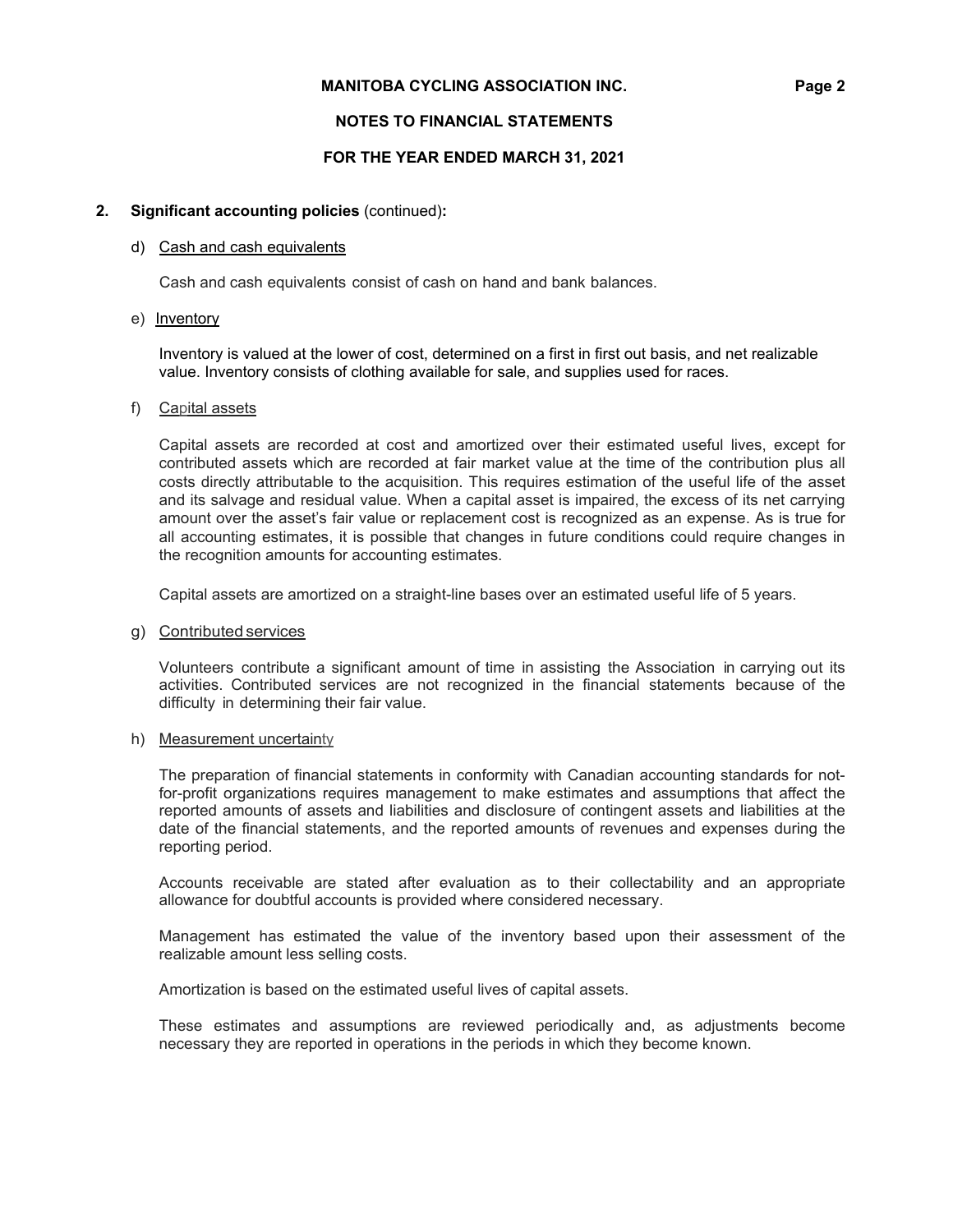## **NOTES TO FINANCIAL STATEMENTS**

## **FOR THE YEAR ENDED MARCH 31, 2021**

## **2. Significant accounting policies** (continued)**:**

## i) Financial instrument measurement

The Association initially measures its financial assets and financial liabilities at fair value. It subsequently measures all its financial assets and financial liabilities at amortized cost.

The financial assets subsequently measured at amortized cost include cash, restricted cash and accounts receivable. The financial liabilities measured at amortized cost include accounts payable and accrued liabilities. Transactions costs are expensed when incurred.

## **3. Accounts receivable:**

Accounts receivable is presented net of an allowance for doubtful accounts of \$nil (2020 - \$240).

### **4. Capital assets:**

|                    |               | 2021   | 2020               |    |              |              |                    |  |
|--------------------|---------------|--------|--------------------|----|--------------|--------------|--------------------|--|
|                    |               |        | <b>Accumulated</b> |    |              |              | <b>Accumulated</b> |  |
|                    | Cost          |        | Amortization       |    | Cost         | Amortization |                    |  |
| Automotive         | \$<br>47,328  | \$     | 13,409             | \$ | 47,328       | \$           | 3,944              |  |
| Computer equipment | 2,932         |        | 1,355              |    | 2,932        |              | 917                |  |
| Equipment          | 37,506        |        | 33,790             |    | 37,506       |              | 29,645             |  |
| Office equipment   | 6,746         |        | 6,746              |    | 6,746        |              | 6,746              |  |
| <b>Trailers</b>    | 8,205         |        | 8,205              |    | 8,205        |              | 8,205              |  |
|                    | \$<br>102,717 | \$     | 63,505             | \$ | 102,717      | \$           | 49,457             |  |
| Net book value     | \$            | 39,212 |                    |    | \$<br>53,260 |              |                    |  |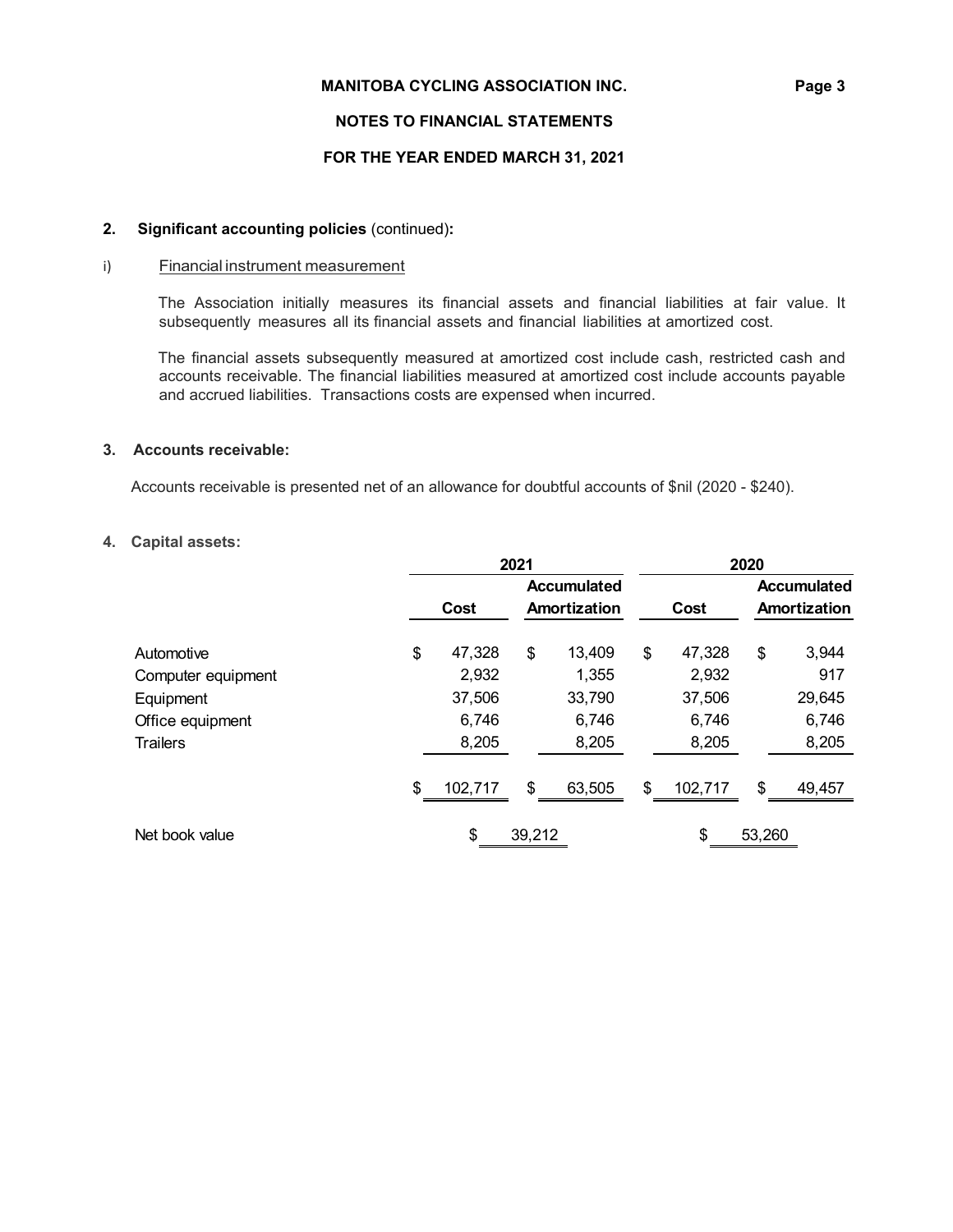## **NOTES TO FINANCIAL STATEMENTS**

### **FOR THE YEAR ENDED MARCH 31, 2021**

## **5. Deferred revenue:**

Deferred revenue represents restricted operating funding received in the current period but is related to expenses of future periods.

|                                                           | <b>Balance</b><br>March 31,<br>2020 |    | <b>Contributions</b><br>received |     | <b>Contributions</b><br>recognized | <b>Balance</b><br>March 31,<br>2021 |
|-----------------------------------------------------------|-------------------------------------|----|----------------------------------|-----|------------------------------------|-------------------------------------|
| <b>Membership</b><br>Sponsorship<br><b>Miscellaneous</b>  | \$<br>41,515<br>2,300<br>541        | \$ | 31,674<br>1,500<br>2,650<br>149  | -\$ | $(41, 515)$ \$<br>(540)            | 31,674<br>3,800<br>2,651<br>149     |
| <b>Participant fees</b><br><b>Other Grant</b>             |                                     |    | 24,325                           |     | (13, 144)                          | 11,181                              |
| <b>Sport Manitoba - Grants</b><br>- Canada Game Technical |                                     |    |                                  |     |                                    |                                     |
| Development                                               |                                     |    | 3,400                            |     |                                    | 3,400                               |
| - Sport Initiation<br>- Performance Pathway               |                                     |    | 11,000<br>17,000                 |     | (8,075)<br>(16, 800)               | 2,925<br>200                        |
| - Canada Games Enrichment<br>Funding                      |                                     |    | 35,905                           |     |                                    | 35,905                              |
| - Coaching                                                |                                     |    | 22,500                           |     | (15,760)                           | 6,740                               |
| <b>Federal Emergency Sport</b><br><b>Funding</b>          |                                     |    | 25,000                           |     | (3,968)                            | 21,032                              |
|                                                           | \$<br>44,356                        | S  | 175,103                          | \$  | (99, 802)                          | \$<br>119,657                       |

## **6. Deferred contributions related to capital assets:**

Deferred contributions related to capital assets represent the unamortized amount of grants received for the purchase of capital assets. The amortization of capital contributions is recorded as revenue in the statement of operations at rates which match the amortization of the related capital asset purchased with the grants.

The change in deferred contributions for the year is as follows:

|                                                                       |   | 2021                | 2020              |
|-----------------------------------------------------------------------|---|---------------------|-------------------|
| Balance - beginning of year<br>Amortization of deferred contributions |   | 4.758 \$<br>(3,065) | 7.921<br>(3, 163) |
|                                                                       | S | 1,693               | 4.758             |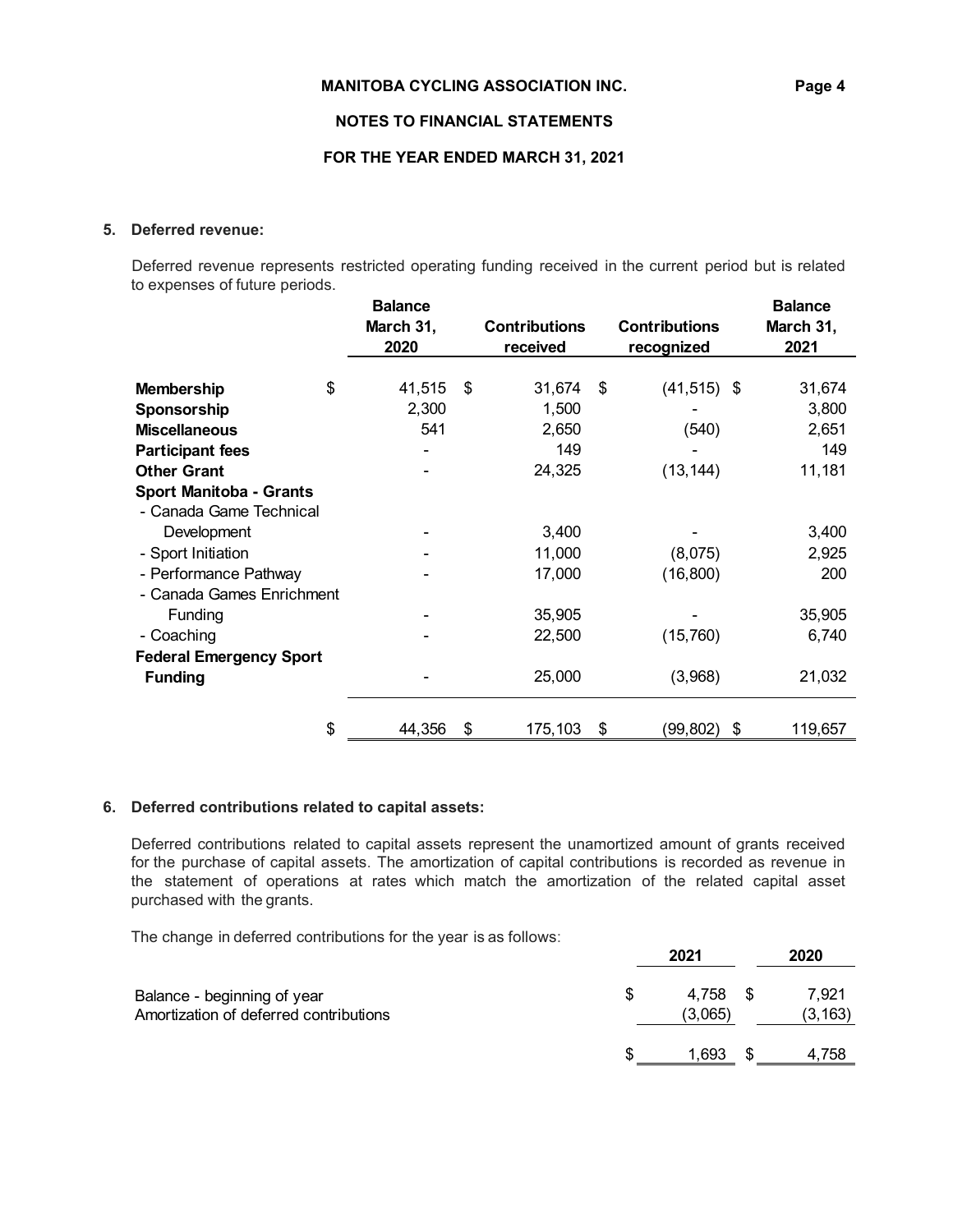## **NOTES TO FINANCIAL STATEMENTS**

## **FOR THE YEAR ENDED MARCH 31, 2021**

### **7. Invested in capital assets:**

|                                                      | 2021         |      | 2020     |
|------------------------------------------------------|--------------|------|----------|
| Capital assets                                       | \$<br>39,212 | - \$ | 53,260   |
| Less: Amounts financed by:<br>Deferred contributions | (1,693)      |      | (4, 758) |
|                                                      | 37,519       | \$   | 48,502   |
|                                                      |              |      |          |

### **8. Government assistance:**

The Association applied for the Canada Emergency Wage Subsidy relating to salaries paid during the year ended March 31, 2021. A wage subsidy receivable of \$9,100 has been recorded in accounts receivable in the financial statements and \$90,365 for wage subsidies is included in Canada Emergency Wage and Rent Subsidy.

The Association applied for the Canada Emergency Rent Subsidy relating to rental expense incurred during the year ended March 31, 2021. The \$121 of subsidies has been included in Canada Emergency Wage and Rent Subsidy.

The Association applied for the Federal Emergency Sport Funding to keep operations viable and to assist community clubs during the year ended March 31, 2021. \$3,968 is included in revenue and \$21,032 is included in deferred revenue.

The Association applied for the Manitoba Bridge Grant during the year-ended March 31, 2021. Grants of \$15,000 is included in revenue.

### **9. Financial instrument risk management:**

The Association is exposed to different types of risk in the normal course of its operations, including credit risk and market risk. The Association's objective in risk management is to optimize the risk return trade-off, within set limits, by applying integrated risk management and control strategies, policies and procedures throughout the Association's activities.

### Credit risk

Credit risk is the risk that one party to a financial instrument fails to discharge an obligation and causes financial loss to another party. Financial instruments which potentially subject the Association to credit risk consists principally of investments and accounts receivable.

The Association is not exposed to significant credit risk as the receivable is spread among a broad client base and payment in full is typically collected when it is due. The Association establishes an allowance for doubtful accounts that represents its estimate of potential credit losses. The allowance for doubtful accounts is based on management's estimates and assumptions regarding current market conditions, customer analysis and historical payment trends. These factors are considered when determining whether past due accounts are allowed for or written off.